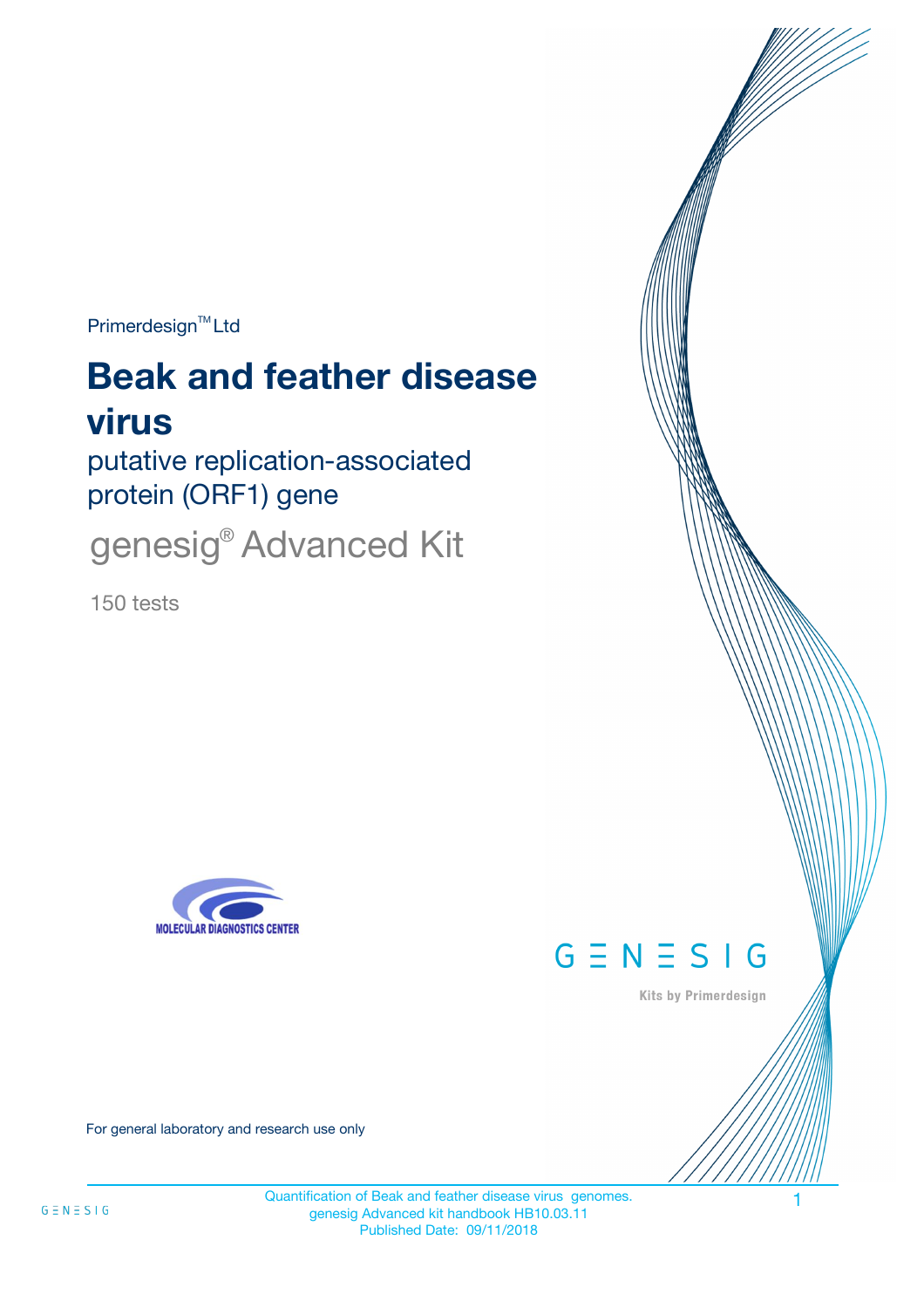## Introduction to Beak and feather disease virus

Beak and Feather Disease virus (BFDV) is a small, non-enveloped virus of the Circoviridae family. The single-stranded, circular, DNA genome is 1993 nucleotides in length encoding 3 proteins and is surrounded by a spherical capsid with icosahedral symmetry. Infection with BFDV causes psittacine beak and feather disease (PBFD) in a wide range of birds.

BFDV is capable of both vertical and horizontal transmission as a result of direct contact, inhalation or ingestion of infected aerosols or contact with infected faecal matter. The viral particles can also remain viable in the environment for long periods of time. The virus mainly targets actively dividing cells such as those in the skin, feathers, beak and oesophagus, as well as organs of the immune system. Infection of the feathers and beak produces deformities in their growth and secondary infections as a result of immune suppression can result in complications.

Acute infections present with severe beak and feather deformities, lethargy, severe weight loss, vomiting and diarrhoea. A chronic infection is seen only after an immune response and results in slow development of symptoms. There is currently no cure or treatment for BFDV and infected or carrier birds must be culled to prevent viral spread to healthy members of the flock. Remaining birds should be tested repeatedly and regularly to detect new infections. Once a group of birds is contaminated, it becomes extremely difficult to totally eliminate this virus.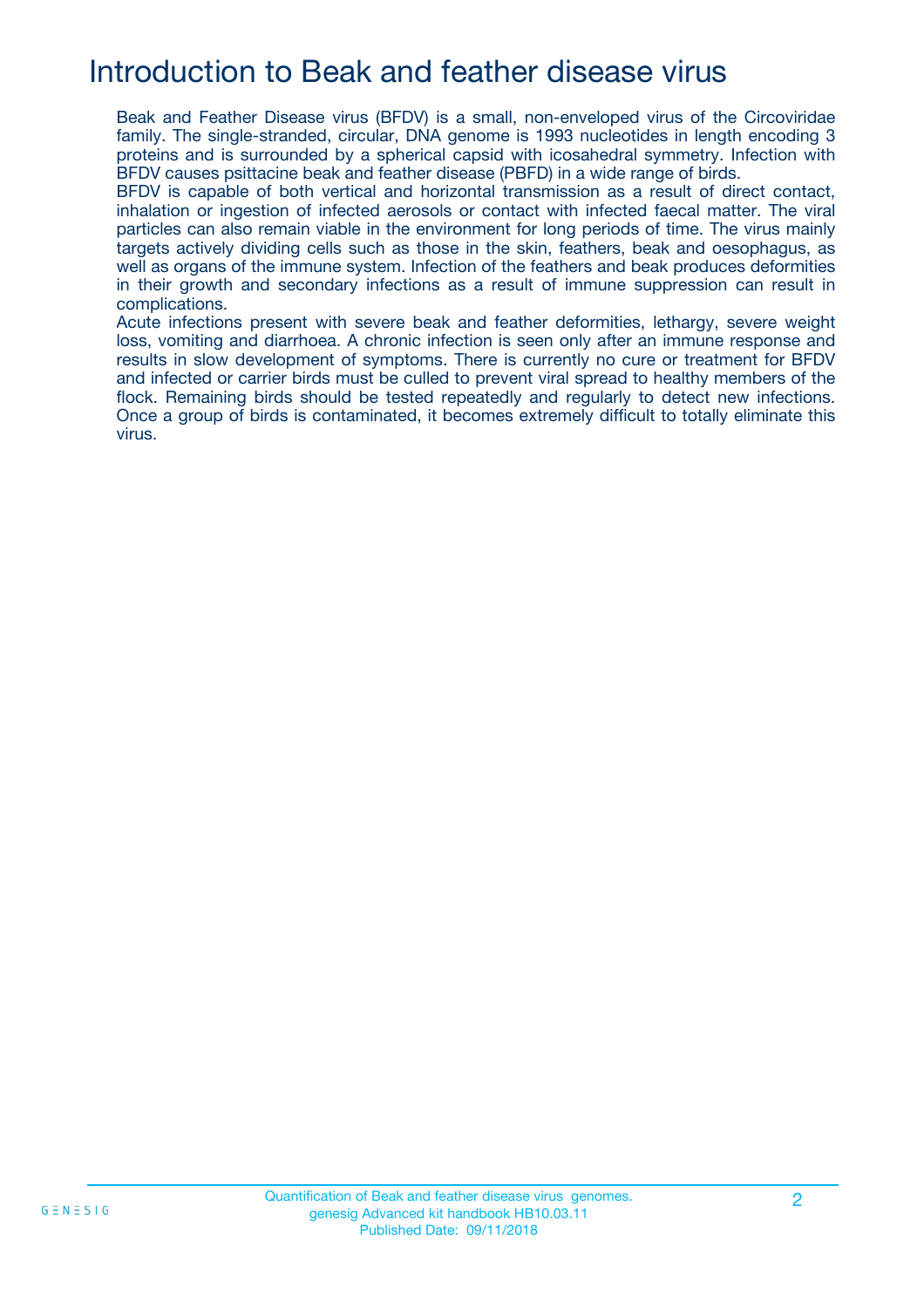## **Specificity**

The Primerdesign genesig Kit for Beak and feather disease virus (BFDV) genomes is designed for the in vitro quantification of BFDV genomes. The kit is designed to have a broad detection profile. Specifically, the primers represent 100% homology with over 95% of the NCBI database reference sequences available at the time of design.

The dynamics of genetic variation means that new sequence information may become available after the initial design. Primerdesign periodically reviews the detection profiles of our kits and when required releases new versions.

If you require further information, or have a specific question about the detection profile of this kit then please send an e.mail to enquiry@primerdesign.co.uk and our bioinformatics team will answer your question.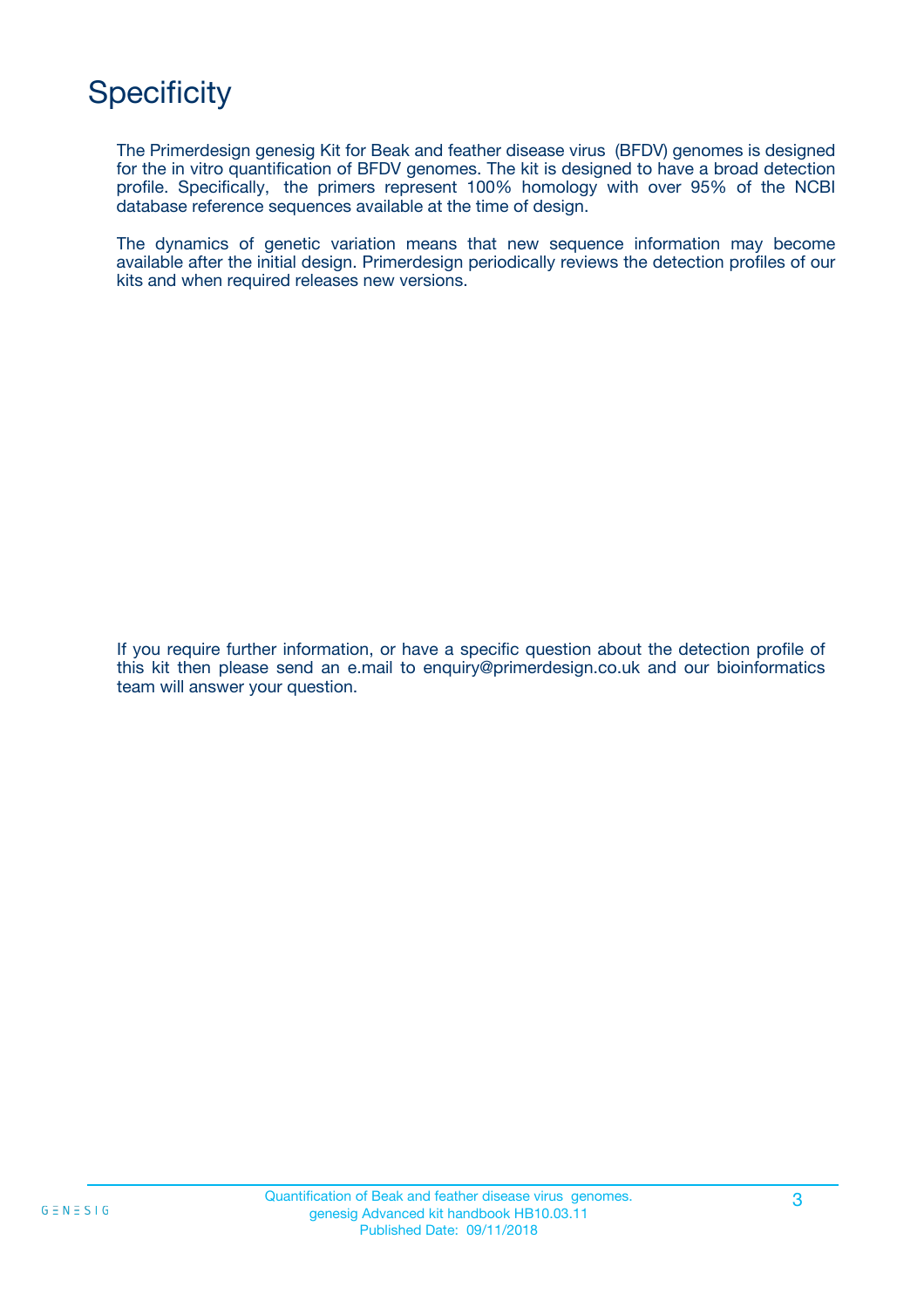## Kit contents

- **BFDV specific primer/probe mix (150 reactions BROWN)** FAM labelled
- **BFDV positive control template (for Standard curve RED)**
- **Internal extraction control primer/probe mix (150 reactions BROWN)** VIC labelled as standard
- **Internal extraction control DNA (150 reactions BLUE)**
- **Endogenous control primer/probe mix (150 reactions BROWN)** FAM labelled
- **RNase/DNase free water (WHITE)** for resuspension of primer/probe mixes
- **Template preparation buffer (YELLOW)** for resuspension of internal control template, positive control template and standard curve preparation

## Reagents and equipment to be supplied by the user

#### **Real-time PCR Instrument**

#### **Extraction kit**

This kit is recommended for use with genesig Easy DNA/RNA extraction kit. However, it is designed to work well with all processes that yield high quality RNA and DNA with minimal PCR inhibitors.

#### **oasig**TM **lyophilised or Precision**®**PLUS 2X qPCR Master Mix**

This kit is intended for use with oasig or PrecisionPLUS2X qPCR Master Mix.

**Pipettors and Tips**

**Vortex and centrifuge**

#### **Thin walled 1.5 ml PCR reaction tubes**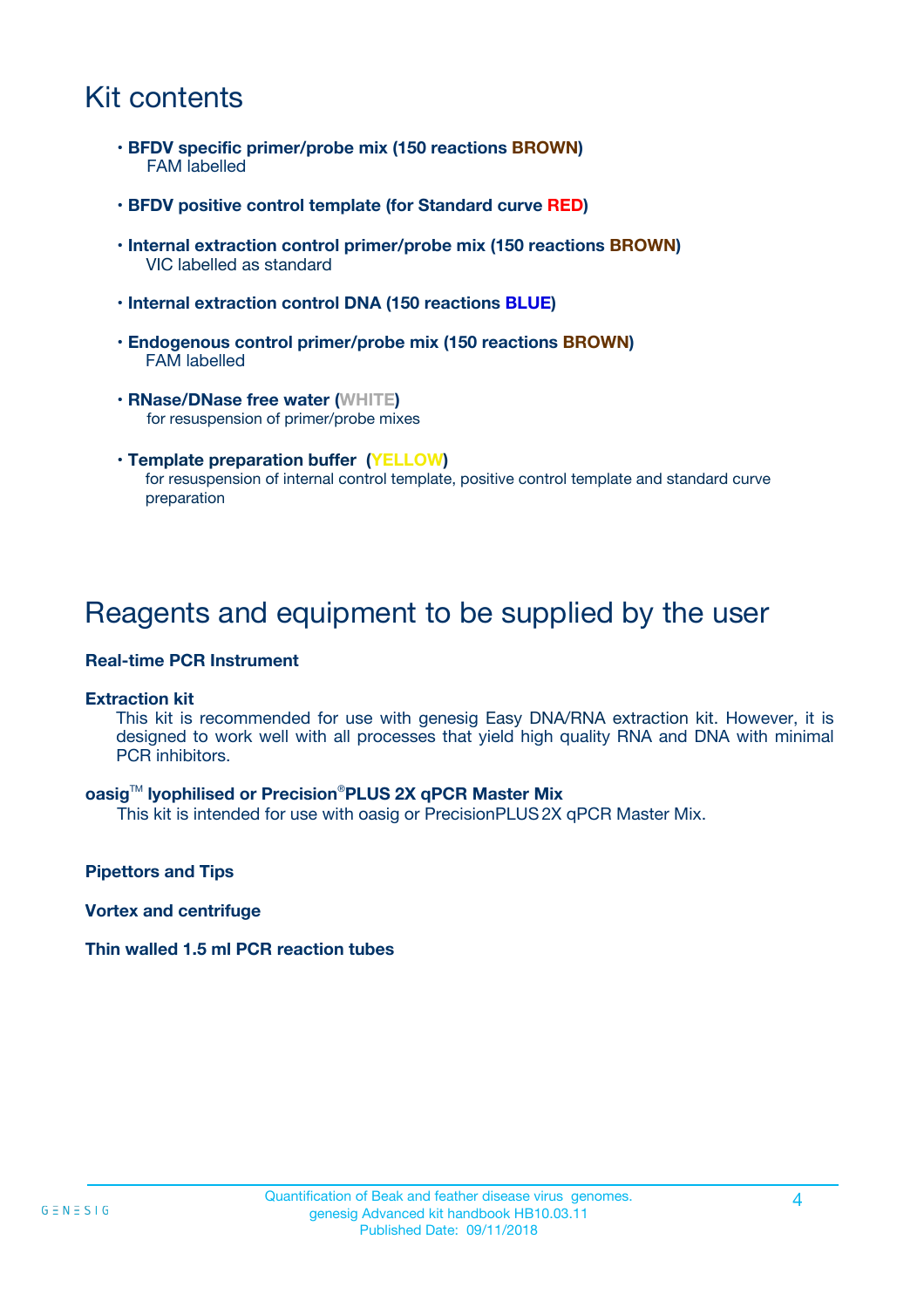### Kit storage and stability

This kit is stable at room temperature but should be stored at -20ºC on arrival. Once the lyophilised components have been resuspended they should not be exposed to temperatures above -20°C for longer than 30 minutes at a time and unnecessary repeated freeze/thawing should be avoided. The kit is stable for six months from the date of resuspension under these circumstances.

If a standard curve dilution series is prepared this can be stored frozen for an extended period. If you see any degradation in this serial dilution a fresh standard curve can be prepared from the positive control.

Primerdesign does not recommend using the kit after the expiry date stated on the pack.

### Suitable sample material

All kinds of sample material suited for PCR amplification can be used. Please ensure the samples are suitable in terms of purity, concentration, and DNA integrity (An internal PCR control is supplied to test for non specific PCR inhibitors). Always run at least one negative control with the samples. To prepare a negative-control, replace the template DNA sample with RNase/DNase free water.

### Dynamic range of test

Under optimal PCR conditions genesig BFDV detection kits have very high priming efficiencies of >95% and can detect less than 100 copies of target template.

### Notices and disclaimers

This product is developed, designed and sold for research purposes only. It is not intended for human diagnostic or drug purposes or to be administered to humans unless clearly expressed for that purpose by the Food and Drug Administration in the USA or the appropriate regulatory authorities in the country of use. During the warranty period Primerdesign genesig detection kits allow precise and reproducible data recovery combined with excellent sensitivity. For data obtained by violation to the general GLP guidelines and the manufacturer's recommendations the right to claim under guarantee is expired. PCR is a proprietary technology covered by several US and foreign patents. These patents are owned by Roche Molecular Systems Inc. and have been sub-licensed by PE Corporation in certain fields. Depending on your specific application you may need a license from Roche or PE to practice PCR. Additional information on purchasing licenses to practice the PCR process may be obtained by contacting the Director of Licensing at Roche Molecular Systems, 1145 Atlantic Avenue, Alameda, CA 94501 or Applied Biosystems business group of the Applera Corporation, 850 Lincoln Centre Drive, Foster City, CA 94404. In addition, the 5' nuclease assay and other homogeneous amplification methods used in connection with the PCR process may be covered by U.S. Patents 5,210,015 and 5,487,972, owned by Roche Molecular Systems, Inc, and by U.S. Patent 5,538,848, owned by The Perkin-Elmer Corporation.

## Trademarks

Primerdesign™ is a trademark of Primerdesign Ltd.

genesig $^\circledR$  is a registered trademark of Primerdesign Ltd.

The PCR process is covered by US Patents 4,683,195, and 4,683,202 and foreign equivalents owned by Hoffmann-La Roche AG. BI, ABI PRISM® GeneAmp® and MicroAmp® are registered trademarks of the Applera Genomics (Applied Biosystems Corporation). BIOMEK® is a registered trademark of Beckman Instruments, Inc.; iCycler™ is a registered trademark of Bio-Rad Laboratories, Rotor-Gene is a trademark of Corbett Research. LightCycler™ is a registered trademark of the Idaho Technology Inc. GeneAmp®, TaqMan® and AmpliTaqGold® are registered trademarks of Roche Molecular Systems, Inc., The purchase of the Primerdesign™ reagents cannot be construed as an authorization or implicit license to practice PCR under any patents held by Hoffmann-LaRoche Inc.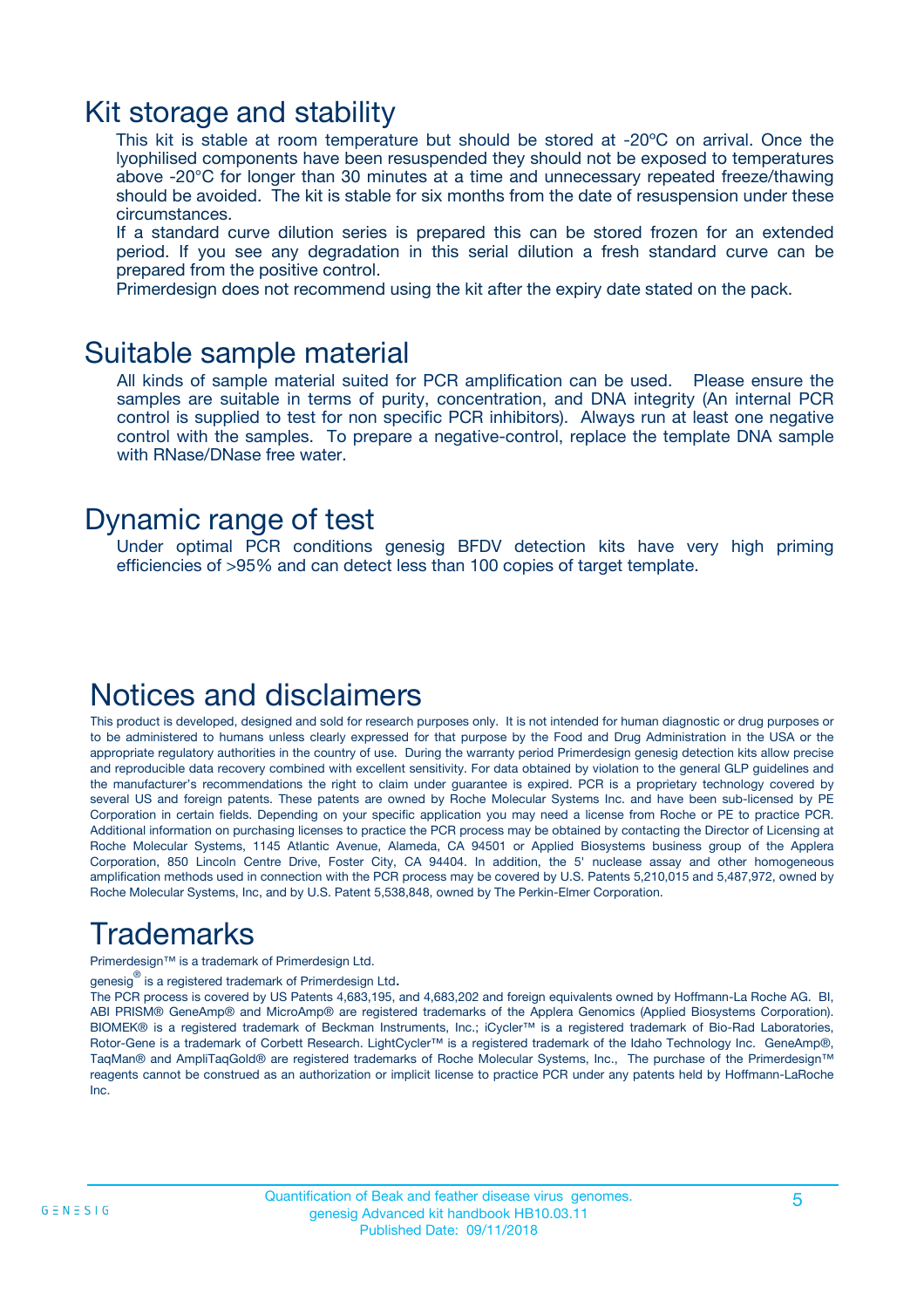## Principles of the test

#### **Real-time PCR**

A BFDV specific primer and probe mix is provided and this can be detected through the FAM channel.

The primer and probe mix provided exploits the so-called TaqMan® principle. During PCR amplification, forward and reverse primers hybridize to the BFDV DNA. A fluorogenic probe is included in the same reaction mixture which consists of a DNA probe labeled with a 5`-dye and a 3`-quencher. During PCR amplification, the probe is cleaved and the reporter dye and quencher are separated. The resulting increase in fluorescence can be detected on a range of qPCR platforms.

#### **Positive control**

For copy number determination and as a positive control for the PCR set up, the kit contains a positive control template. This can be used to generate a standard curve of BFDV copy number / Cq value. Alternatively the positive control can be used at a single dilution where full quantitative analysis of the samples is not required. Each time the kit is used, at least one positive control reaction must be included in the run. A positive result indicates that the primers and probes for detecting the target BFDV gene worked properly in that particular experimental scenario. If a negative result is obtained the test results are invalid and must be repeated. Care should be taken to ensure that the positive control does not contaminate any other kit component which would lead to false-positive results. This can be achieved by handling this component in a Post PCR environment. Care should also be taken to avoid cross-contamination of other samples when adding the positive control to the run. This can be avoided by sealing all other samples and negative controls before pipetting the positive control into the positive control well.

#### **Negative control**

To validate any positive findings a negative control reaction should be included every time the kit is used. For this reaction the RNase/DNase free water should be used instead of template. A negative result indicates that the reagents have not become contaminated while setting up the run.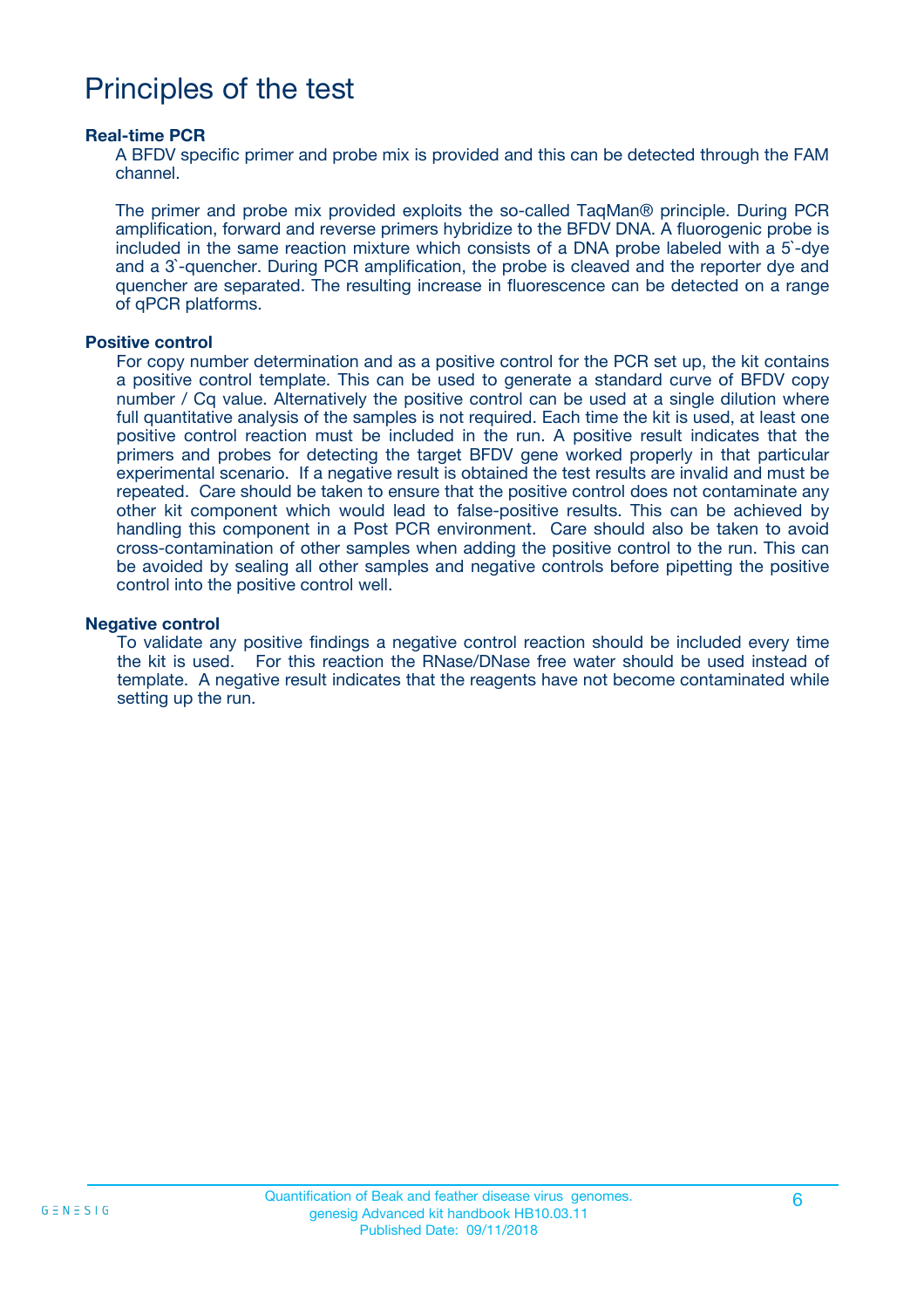#### **Internal DNA extraction control**

When performing DNA extraction, it is often advantageous to have an exogenous source of DNA template that is spiked into the lysis buffer. This control DNA is then co-purified with the sample DNA and can be detected as a positive control for the extraction process. Successful co-purification and qPCR for the control DNA also indicates that PCR inhibitors are not present at a high concentration.

A separate primer and probe mix are supplied with this kit to detect the exogenous DNA using qPCR. The primers are present at PCR limiting concentrations which allows multiplexing with the target sequence primers. Amplification of the control DNA does not interfere with detection of the BFDV target DNA even when present at low copy number. The Internal control is detected through the VIC channel and gives a Cq value of 28+/-3.

#### **Endogenous control**

To confirm extraction of a valid biological template, a primer and probe mix is included to detect an endogenous gene. Detection of the endogenous control is through the FAM channel and it is NOT therefore possible to perform a multiplex with the BFDV primers. A poor endogenous control signal may indicate that the sample did not contain sufficient biological material.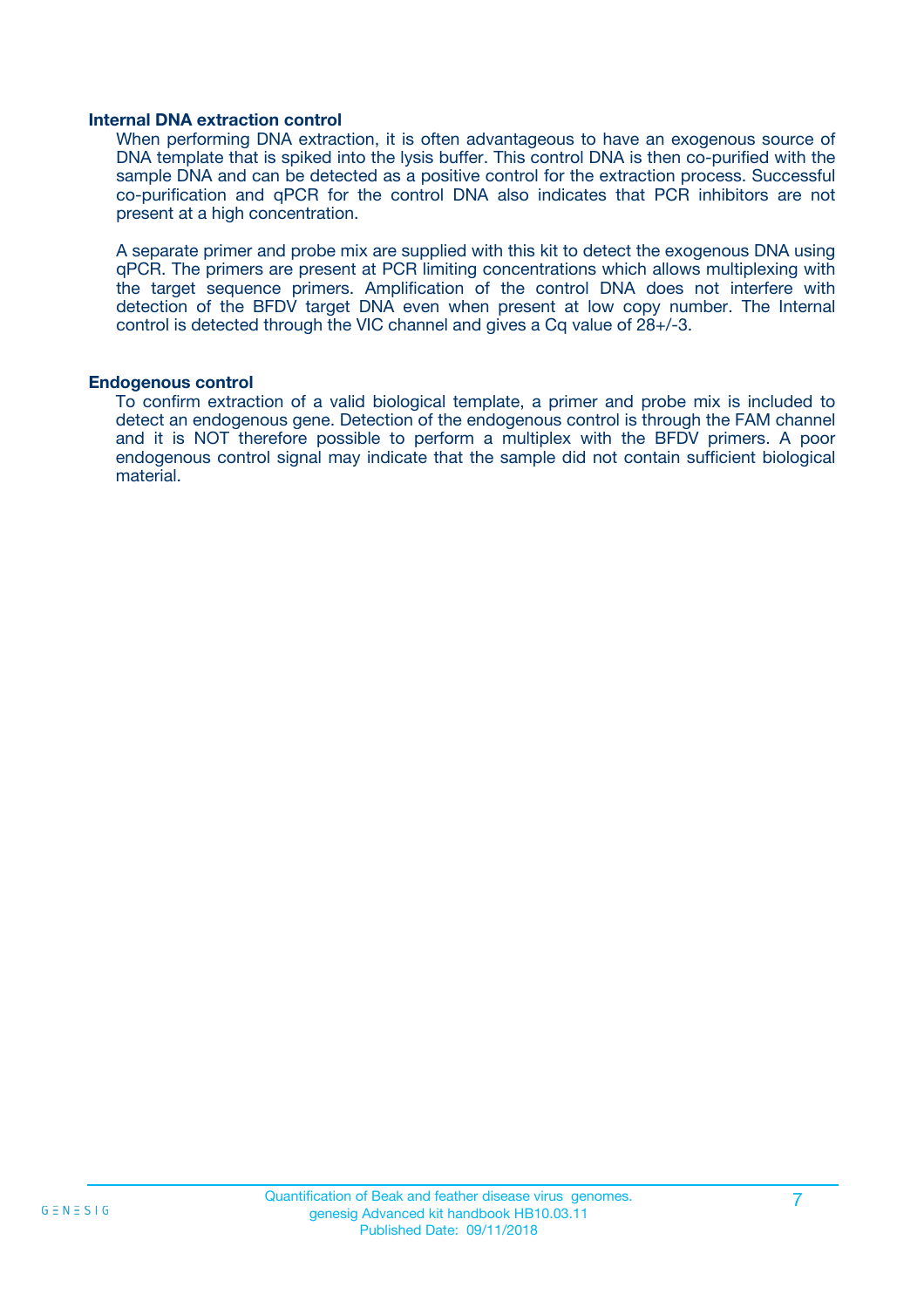### Resuspension protocol

To minimize the risk of contamination with foreign DNA, we recommend that all pipetting be performed in a PCR clean environment. Ideally this would be a designated PCR lab or PCR cabinet. Filter tips are recommended for all pipetting steps.

- **1. Pulse-spin each tube in a centrifuge before opening.** This will ensure lyophilised primer and probe mix is in the base of the tube and is not spilt upon opening the tube.
- **2. Resuspend the primer/probe mixes in the RNase/DNase free water supplied, according to the table below:**

To ensure complete resuspension, vortex each tube thoroughly.

| Component - resuspend in water                       |          |  |
|------------------------------------------------------|----------|--|
| <b>Pre-PCR pack</b>                                  |          |  |
| BFDV primer/probe mix (BROWN)                        | $165$ µl |  |
| Internal extraction control primer/probe mix (BROWN) | $165$ µl |  |
| Endogenous control primer/probe mix (BROWN)          | 165 µl   |  |

**3. Resuspend the internal control template and positive control template in the template preparation buffer supplied, according to the table below:** To ensure complete resuspension, vortex each tube thoroughly.

| Component - resuspend in template preparation buffer |          |  |  |
|------------------------------------------------------|----------|--|--|
| <b>Pre-PCR heat-sealed foil</b>                      |          |  |  |
| Internal extraction control DNA (BLUE)               |          |  |  |
| <b>Post-PCR heat-sealed foil</b>                     |          |  |  |
| BFDV Positive Control Template (RED) *               | $500$ µl |  |  |

\* This component contains high copy number template and is a VERY significant contamination risk. It must be opened and handled in a separate laboratory environment, away from the other components.

### DNA extraction

The internal extraction control DNA can be added either to the DNA lysis/extraction buffer or to the DNA sample once it has been resuspended in lysis buffer.

**DO NOT add the internal extraction control DNA directly to the unprocessed biological sample as this will lead to degradation and a loss in signal.**

- **1. Add 4µl of the Internal extraction control DNA (BLUE) to each sample in DNA lysis/extraction buffer per sample.**
- **2. Complete DNA extraction according to the manufacturers protocols.**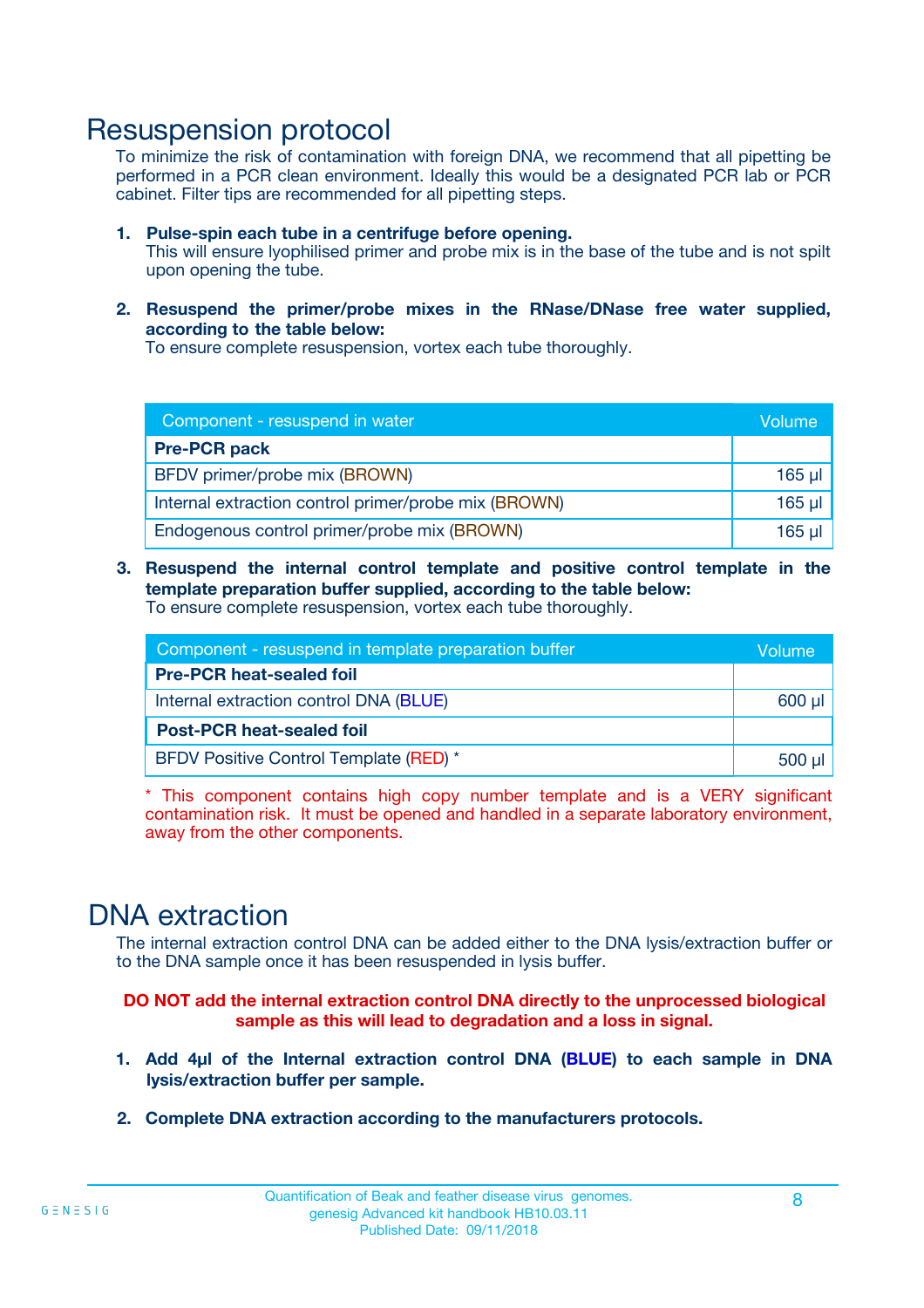## qPCR detection protocol

**1. For each DNA sample prepare a reaction mix according to the table below:** Include sufficient reactions for positive and negative controls.

| Component                                            | Volume   |
|------------------------------------------------------|----------|
| oasig or PrecisionPLUS 2X qPCR Master Mix            | $10 \mu$ |
| BFDV primer/probe mix (BROWN)                        | 1 µI     |
| Internal extraction control primer/probe mix (BROWN) | 1 µl     |
| <b>RNase/DNase free water (WHITE)</b>                | $3 \mu$  |
| <b>Final Volume</b>                                  | 15 µl    |

**2. For each DNA sample prepare an endogenous control reaction according to the table below (Optional):**

**This control reaction will provide useful information regarding the quality of the biological sample.**

| Component                                   | Volume   |
|---------------------------------------------|----------|
| oasig or PrecisionPLUS 2X qPCR Master Mix   | $10 \mu$ |
| Endogenous control primer/probe mix (BROWN) | 1 µI     |
| <b>RNase/DNase free water (WHITE)</b>       | $4 \mu$  |
| <b>Final Volume</b>                         | 15 µl    |

- **3. Pipette 15µl of each mix into individual wells according to your qPCR experimental plate set up.**
- **4. Prepare sample DNA templates for each of your samples.**
- **5. Pipette 5µl of DNA template into each well, according to your experimental plate set up.**

For negative control wells use 5µl of RNase/DNase free water. The final volume in each well is 20ul.

**6. If a standard curve is included for quantitative analysis, prepare a reaction mix according to the table below:**

| Component                                 | Volume          |
|-------------------------------------------|-----------------|
| oasig or PrecisionPLUS 2X qPCR Master Mix | 10 µl           |
| BFDV primer/probe mix (BROWN)             |                 |
| <b>RNase/DNase free water (WHITE)</b>     | $4 \mu$         |
| <b>Final Volume</b>                       | 15 <sub>µ</sub> |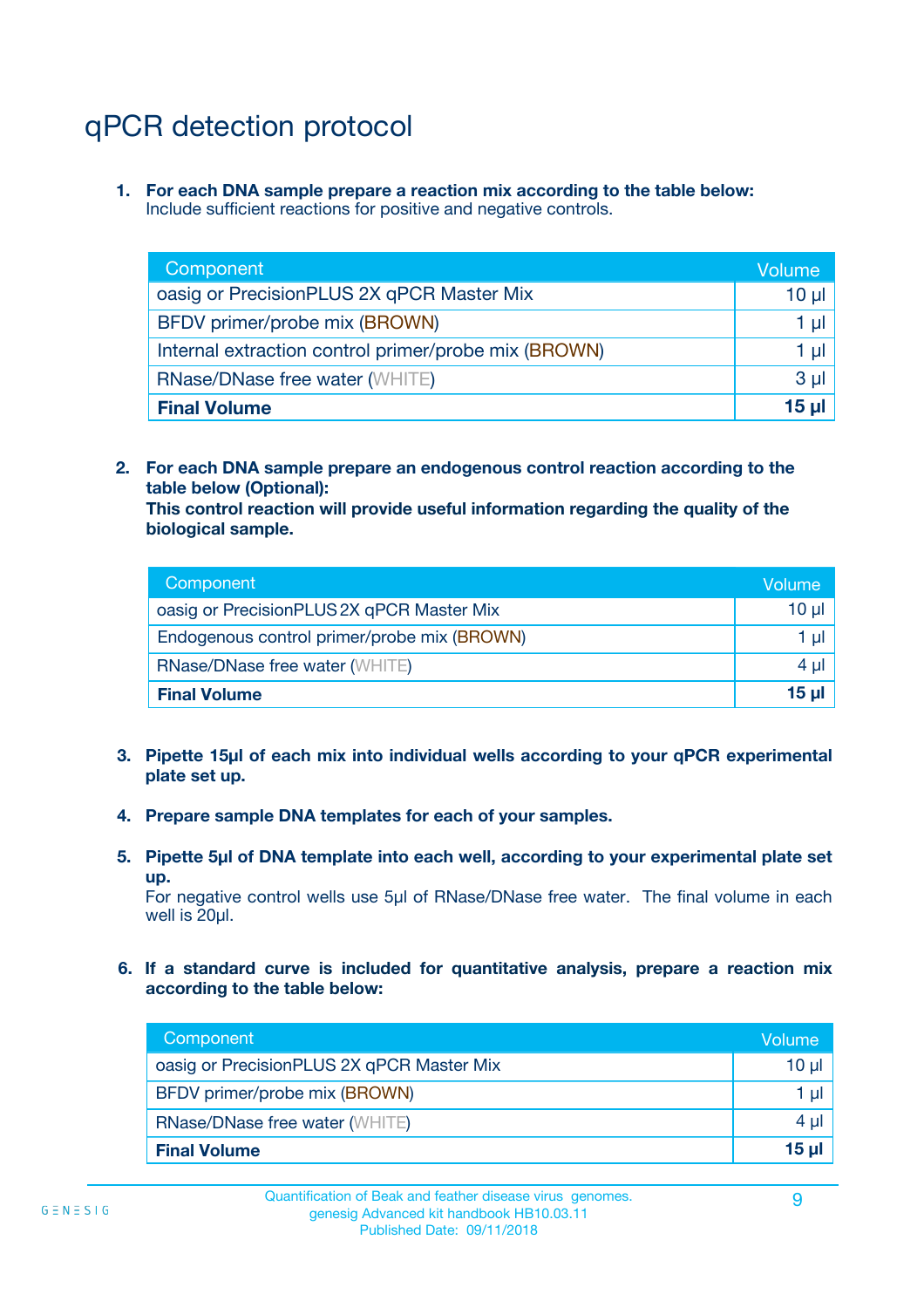#### **7. Preparation of standard curve dilution series.**

- 1) Pipette 90µl of template preparation buffer into 5 tubes and label 2-6
- 2) Pipette 10µl of Positive Control Template (RED) into tube 2
- 3) Vortex thoroughly
- 4) Change pipette tip and pipette 10µl from tube 2 into tube 3
- 5) Vortex thoroughly

Repeat steps 4 and 5 to complete the dilution series

| <b>Standard Curve</b>         | <b>Copy Number</b>     |
|-------------------------------|------------------------|
| Tube 1 Positive control (RED) | $2 \times 10^5$ per µl |
| Tube 2                        | $2 \times 10^4$ per µl |
| Tube 3                        | $2 \times 10^3$ per µl |
| Tube 4                        | $2 \times 10^2$ per µl |
| Tube 5                        | 20 per µl              |
| Tube 6                        | 2 per µl               |

**8. Pipette 5µl of standard template into each well for the standard curve according to your experimental plate set up.**

#### The final volume in each well is 20µl.

## qPCR amplification protocol

Amplification conditions using oasig or PrecisionPLUS 2X qPCR Master Mix.

|             | <b>Step</b>       | <b>Time</b>     | Temp    |
|-------------|-------------------|-----------------|---------|
|             | Enzyme activation | 2 min           | 95 °C   |
| Cycling x50 | Denaturation      | 10 <sub>s</sub> | 95 $°C$ |
|             | DATA COLLECTION * | 60 s            | 60 °C   |

\* Fluorogenic data should be collected during this step through the FAM and VIC channels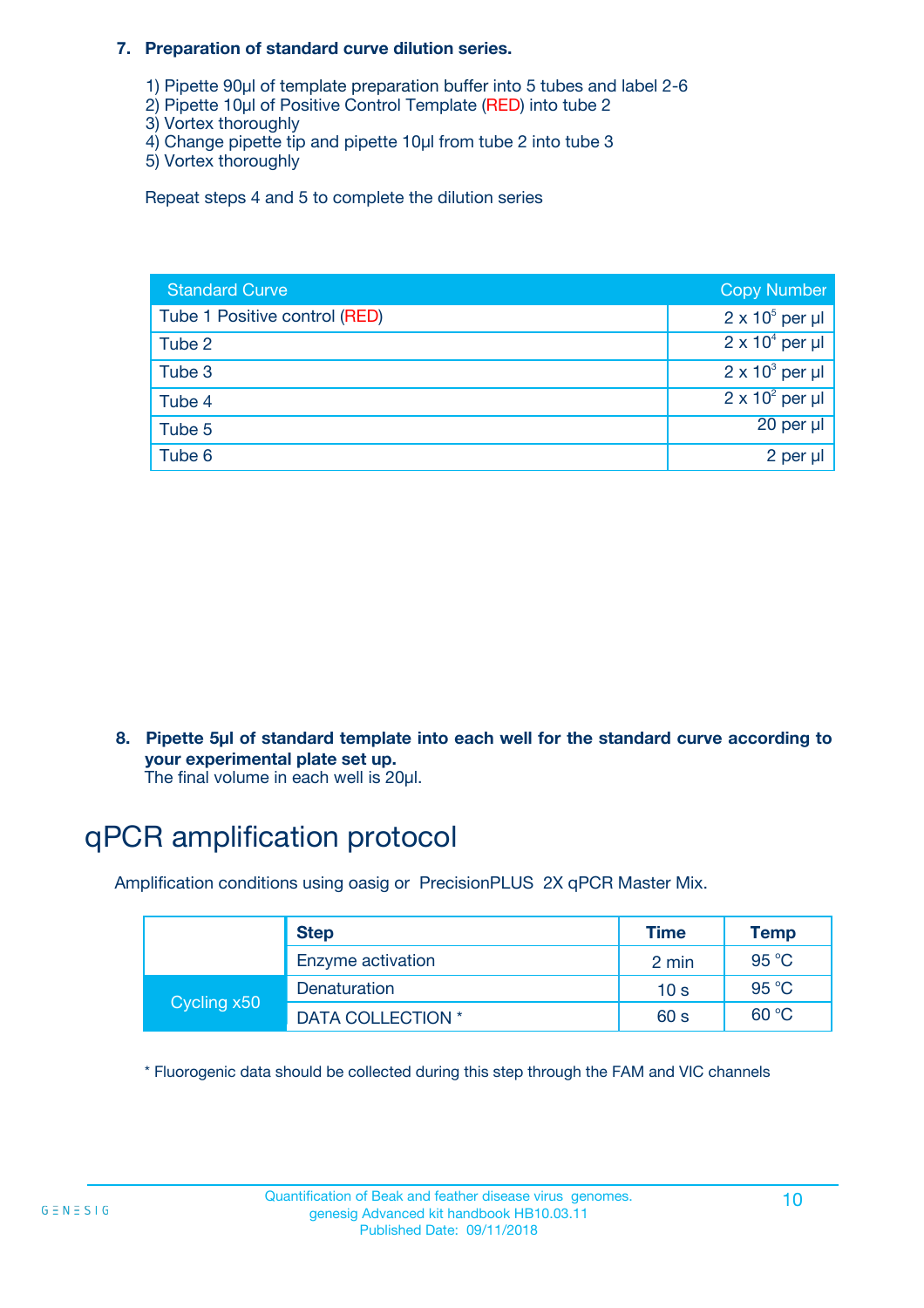## Interpretation of results

| <b>Target</b><br>(FAM) | <b>Internal</b><br>control<br>(NIC) | <b>Positive</b><br>control | <b>Negative</b><br>control | Interpretation                                                                                                  |
|------------------------|-------------------------------------|----------------------------|----------------------------|-----------------------------------------------------------------------------------------------------------------|
| $\leq 30$              | $+ 1 -$                             | ÷                          |                            | <b>POSITIVE QUANTITATIVE RESULT</b><br>calculate copy number                                                    |
| > 30                   | ٠                                   | ÷                          |                            | <b>POSITIVE QUANTITATIVE RESULT</b><br>calculate copy number                                                    |
| > 30                   |                                     | ÷                          |                            | <b>POSITIVE QUALITATIVE RESULT</b><br>do not report copy number as this<br>may be due to poor sample extraction |
|                        | ٠                                   | ÷                          |                            | <b>NEGATIVE RESULT</b>                                                                                          |
| $+ 1 -$                | $+ 1 -$                             | ÷                          | $\leq 35$                  | <b>EXPERIMENT FAILED</b><br>due to test contamination                                                           |
| $+ 1 -$                | $+ 1 -$                             | ÷                          | > 35                       | $\star$                                                                                                         |
|                        |                                     | ÷                          |                            | <b>SAMPLE PREPARATION FAILED</b>                                                                                |
|                        |                                     |                            | $+$ /                      | <b>EXPERIMENT FAILED</b>                                                                                        |

Positive control template (**RED**) is expected to amplify between Cq 16 and 23. Failure to satisfy this quality control criterion is a strong indication that the experiment has been compromised.

\*Where the test sample is positive and the negative control is positive with a  $Ca > 35$ , the sample must be reinterpreted based on the relative signal strength of the two results:



If the sample amplifies  $> 5$  Cq earlier than the negative control then the sample should be reinterpreted (via the table above) with the negative control verified as negative.



If the sample amplifies  $< 5$  Cq earlier than the negative control then the positive sample result is invalidated and<br>the result should be determined  $the$  result should be inconclusive due to test contamination. The test for this sample should be repeated.